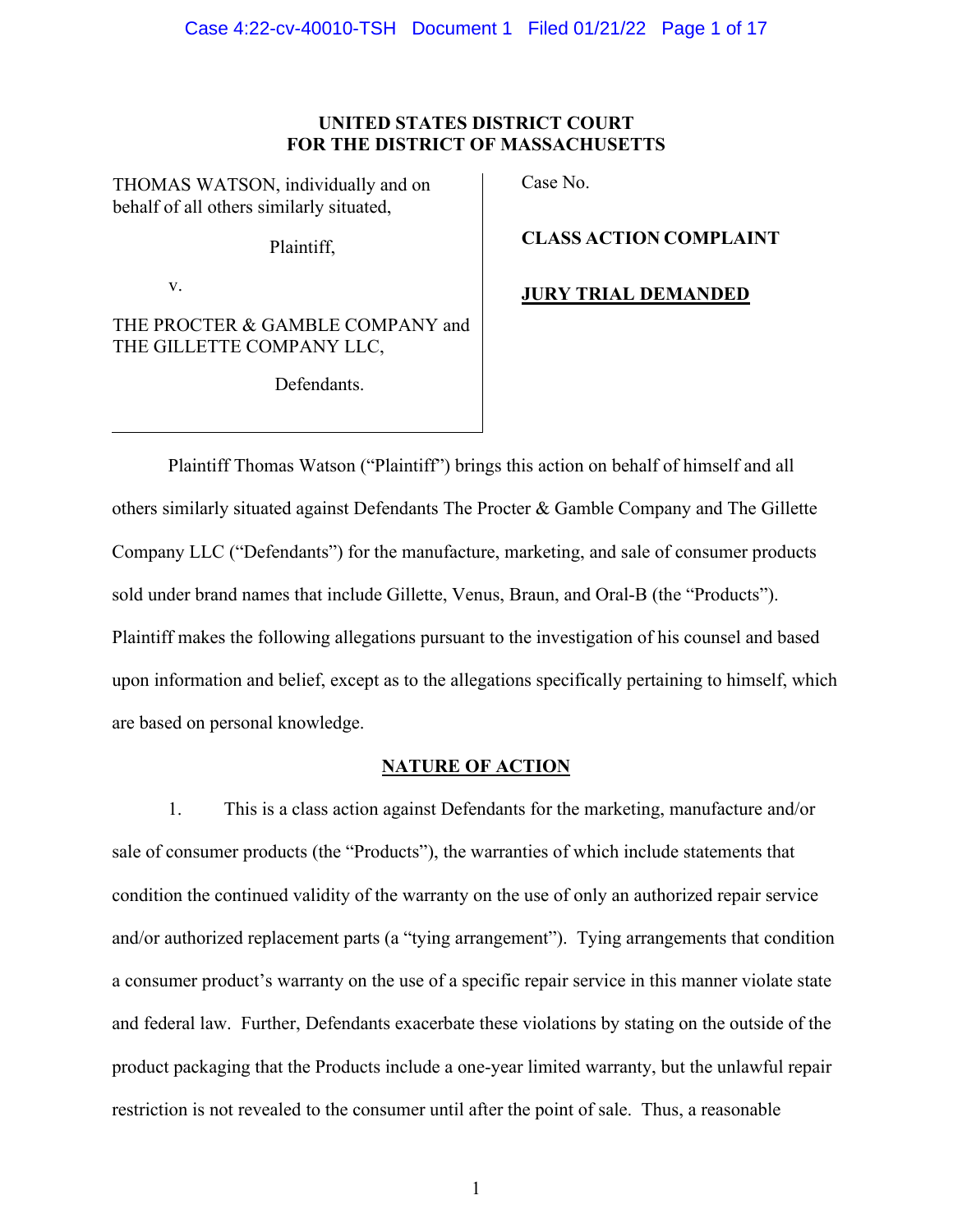### Case 4:22-cv-40010-TSH Document 1 Filed 01/21/22 Page 2 of 17

consumer would rely on the warranty mentioned on the outside of the packaging. Had Plaintiff – or reasonable class members – been aware of the unlawful repair restriction, he would not have purchased the Product, or would have paid significantly less for it.

2. Plaintiff brings his claims against Defendants individually and on behalf of a class of all other similarly situated purchasers of the Products for: (i) violations of the Magnuson-Moss Warranty Act, (ii) unjust enrichment, (iii) fraud, and (iv) fraudulent omission.

#### **PARTIES**

3. Plaintiff Thomas Watson is, and at all times relevant to this action has been, a resident of Shirley, Massachusetts and a citizen of Massachusetts. In or about June 2019, Mr. Watson purchased one Braun Electric Shaver from a Target store located at 86 Orchard Hill Park Dr, Leominster, MA 01453. Mr. Watson purchased the Product, reasonably believing its warranty complied with state and federal law and believing that he would have the ability to repair the product if it malfunctioned. However, the Product Mr. Watson purchased did not comply with state and federal law because of the unlawful repair restriction attached to the warranty which prohibited him from repairing the Product. Mr. Watson would not have purchased the Product, or would have paid significantly less for the Product, had he known that the Product did not comply with state and federal law. The unlawful repair restriction attached to his warranty was only revealed to him after purchasing the product and opening the packaging at home.

4. The Product that Mr. Watson purchased began to slightly malfunction shortly after he purchased it. He would have liked to endeavor to repair his product himself during the warranty period, but his warranty as written prohibited him from doing so.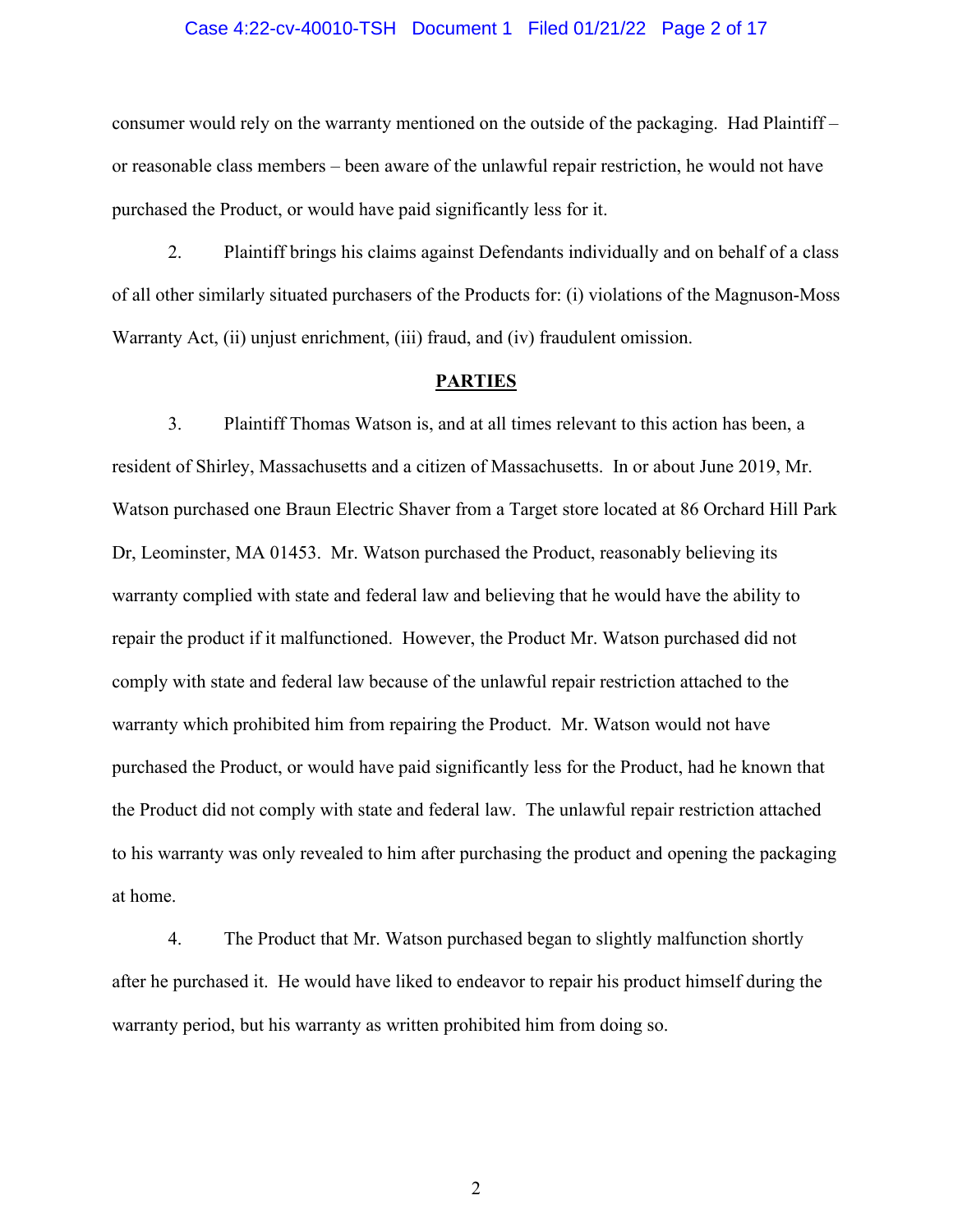## Case 4:22-cv-40010-TSH Document 1 Filed 01/21/22 Page 3 of 17

5. Mr. Watson reviewed the Product's packaging prior to purchase. Mr. Watson relied on the packaging in making his purchase decision. Defendants disclosed on the packaging that the Product included a one-year limited warranty but did not disclose that the warranty included an unlawful repair restriction. Had there been a disclosure, Mr. Watson would not have purchased the Product because the unlawful repair restriction would have been material to him, or at the very least, he would have purchased the Product at a substantially reduced price.

6. Defendant The Procter  $&$  Gamble Company is an Ohio corporation with its principal place of business at 1 Procter & Gamble Plaza, Cincinnati, Ohio 45202. Defendant The Procter & Gamble Company markets and distributes the Products throughout the United States. Defendant The Procter & Gamble Company sells its products to consumers on websites and retail stores nationwide.

7. Defendant The Gillette Company LLC is a Delaware limited liability company with its principal place of business at 1 Granite St, Boston, Massachusetts 02210. Defendant The Gillette Company LLC markets and distributes the Products throughout the United States. Defendant The Gillette Company LLC sells its products to consumers on websites and retail stores nationwide. Defendant The Gillette Company LLC is a wholly owned subsidiary of Defendant The Procter & Gamble Company.

8. Each of the Defendants acted jointly to perpetrate the acts described herein. At all times relevant to the allegations in this matter, each of these Defendants acted in concert with, with the knowledge and approval of, and/or as the agent of the other Defendant within the course and scope of the agency, regarding the acts and omissions alleged.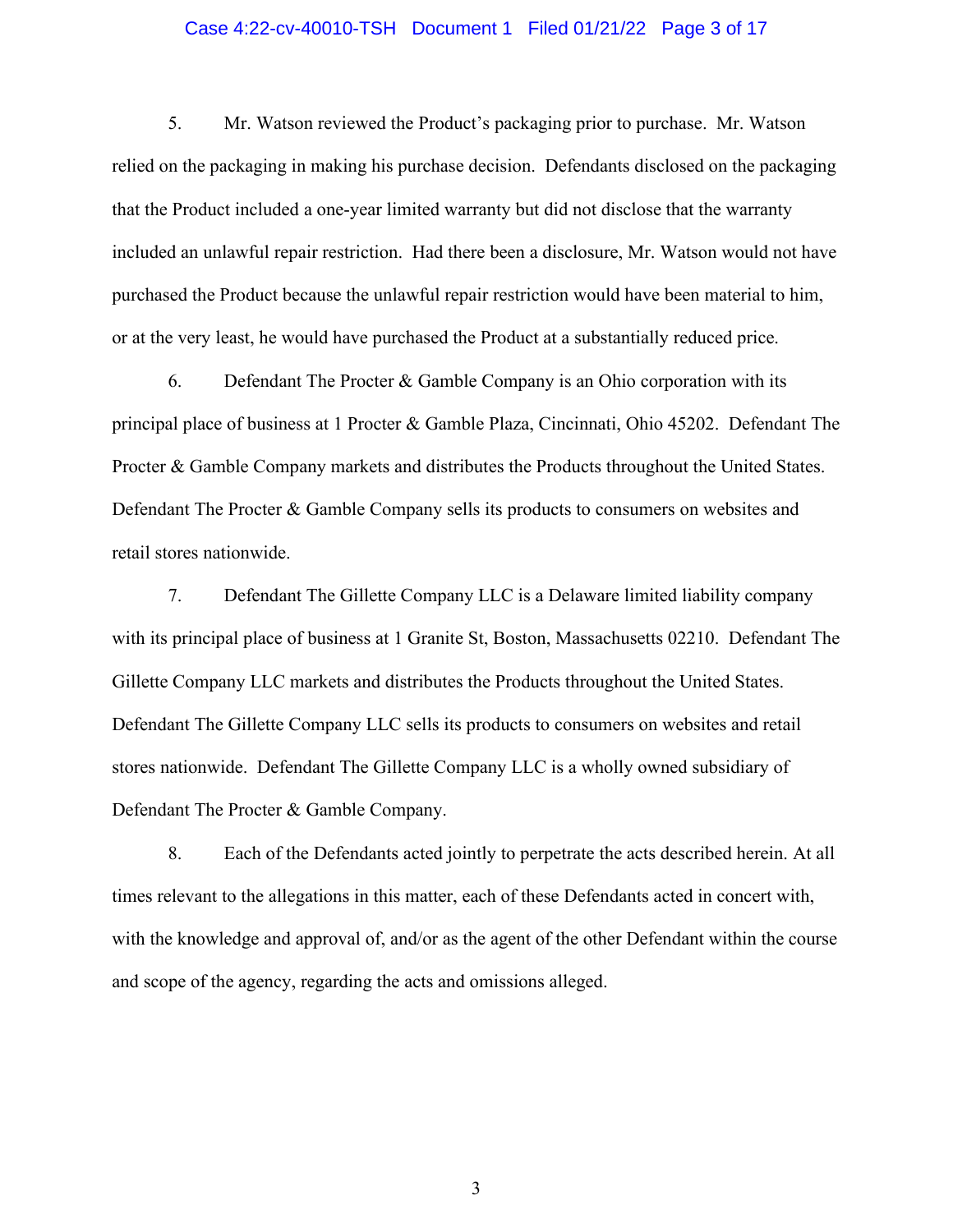## **JURISDICTION AND VENUE**

9. This Court has subject matter jurisdiction over this action pursuant to 28 U.S.C. § 1332(d) because there are more than 100 class members and the aggregate amount in controversy exceeds \$5,000,000, exclusive of interest, fees, and costs, and at least one Class member is a citizen of a state different from Defendants.

10. This Court has personal jurisdiction over both Defendants because Defendants conduct substantial business within this District and a substantial portion of the events that gave rise to Plaintiff's claims occurred in this District.

11. Venue is proper in this District pursuant to 28 U.S.C. § 1391 because Defendants do substantial business in this District, and a substantial part of the events giving rise to Plaintiff's claims took place within this District because Plaintiff purchased his Product and suffered his resulting injury in this District.

# **COMMON FACTUAL ALLEGATIONS**

## **I. Defendants' Business Activities**

12. Defendants distribute consumer products to retailers throughout the United States, who then sell the appliances to consumers.

13. Defendants' products and brands include Gillette, Venus, Braun, and Oral-B, among others.

14. All the relevant Products include the same unlawful repair restriction in their warranties.

15. Defendants have advertised, marketed, offered for sale, sold, and distributed products through authorized dealers to consumers.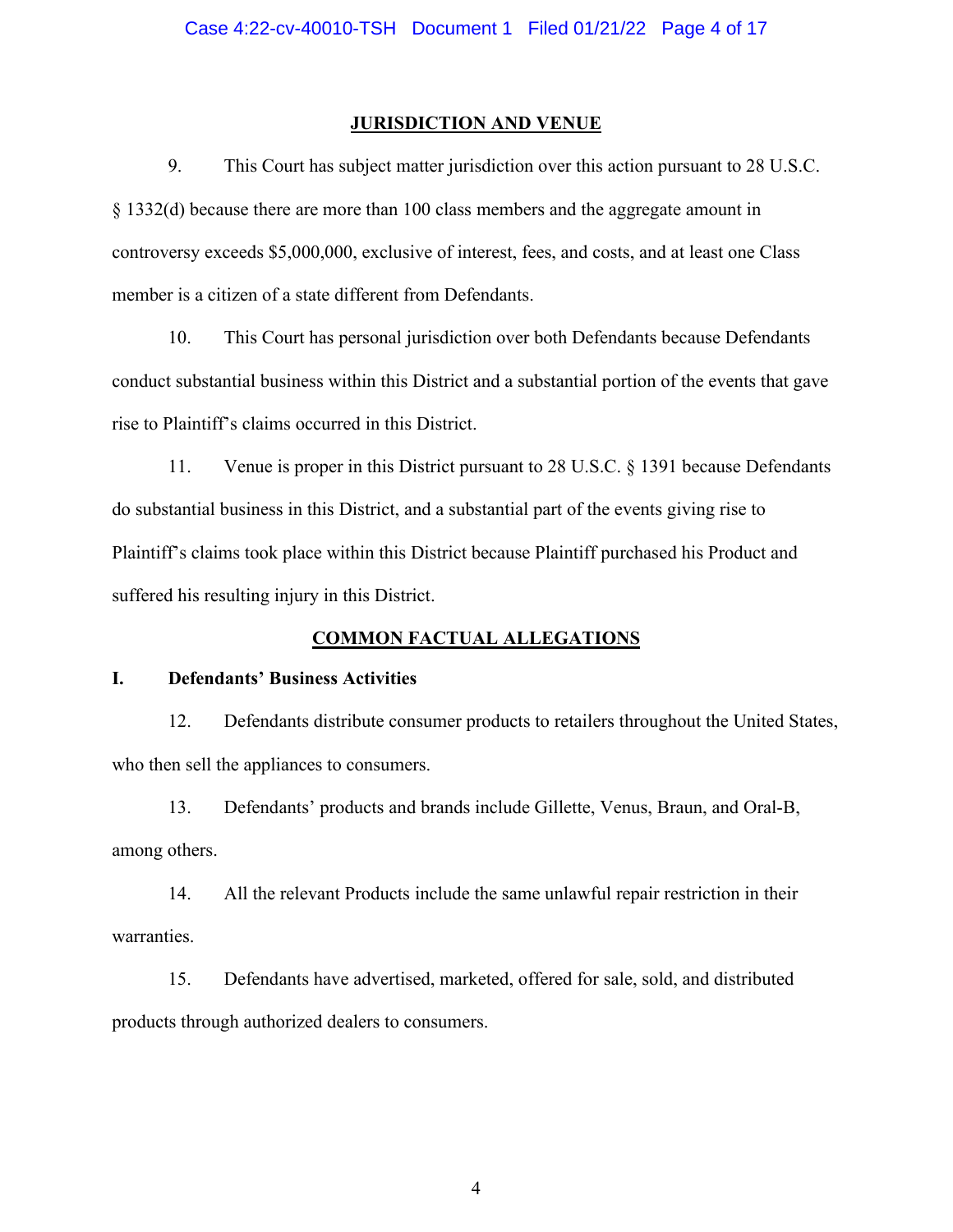## Case 4:22-cv-40010-TSH Document 1 Filed 01/21/22 Page 5 of 17

16. Defendants' Products include a "written warranty" as defined by the Magnuson-Moss Warranty Act, 15 U.S.C. § 2301(6), in the form of a limited warranty ("Warranty Statement").

17. The length of the limited warranty offered by Defendants is two years.

18. Defendants' limited warranty includes the aforementioned unlawful repair restriction.

## **II. The Defendants Condition Warranty Coverage On Unlawful Repair Restrictions**

19. In numerous instances, Defendants, through their warranty statements for various appliances, condition warranty coverage on the usage of Defendants' repair services to perform maintenance and repair work, rather than allowing consumers to repair the product themselves or take it to a third-party repair service.

20. Specifically, Defendants' warranty states: "The guarantee becomes void if repairs are undertaken by unauthorized persons and if original Braun parts are not used."[1](#page-4-0)

21. Under the terms of the warranty, Defendants are not obligated to provide first party repair service and parts free of charge.

22. Under the terms of the warranty, purchasers are bound to only use authorized repair services and original Braun parts.

23. The authorized replacement parts that purchasers are required to use are available online at inflated costs. [2](#page-4-1)

<span id="page-4-0"></span><sup>&</sup>lt;sup>1</sup> https://www.service.braun.com/line/SH/S5281/S5281\_1\_GB.pdf, pg 5

<span id="page-4-1"></span><sup>2</sup> *See* https://braun.factoryoutletstore.com/cat/18735/Braun-Clean-Renew-Stands.html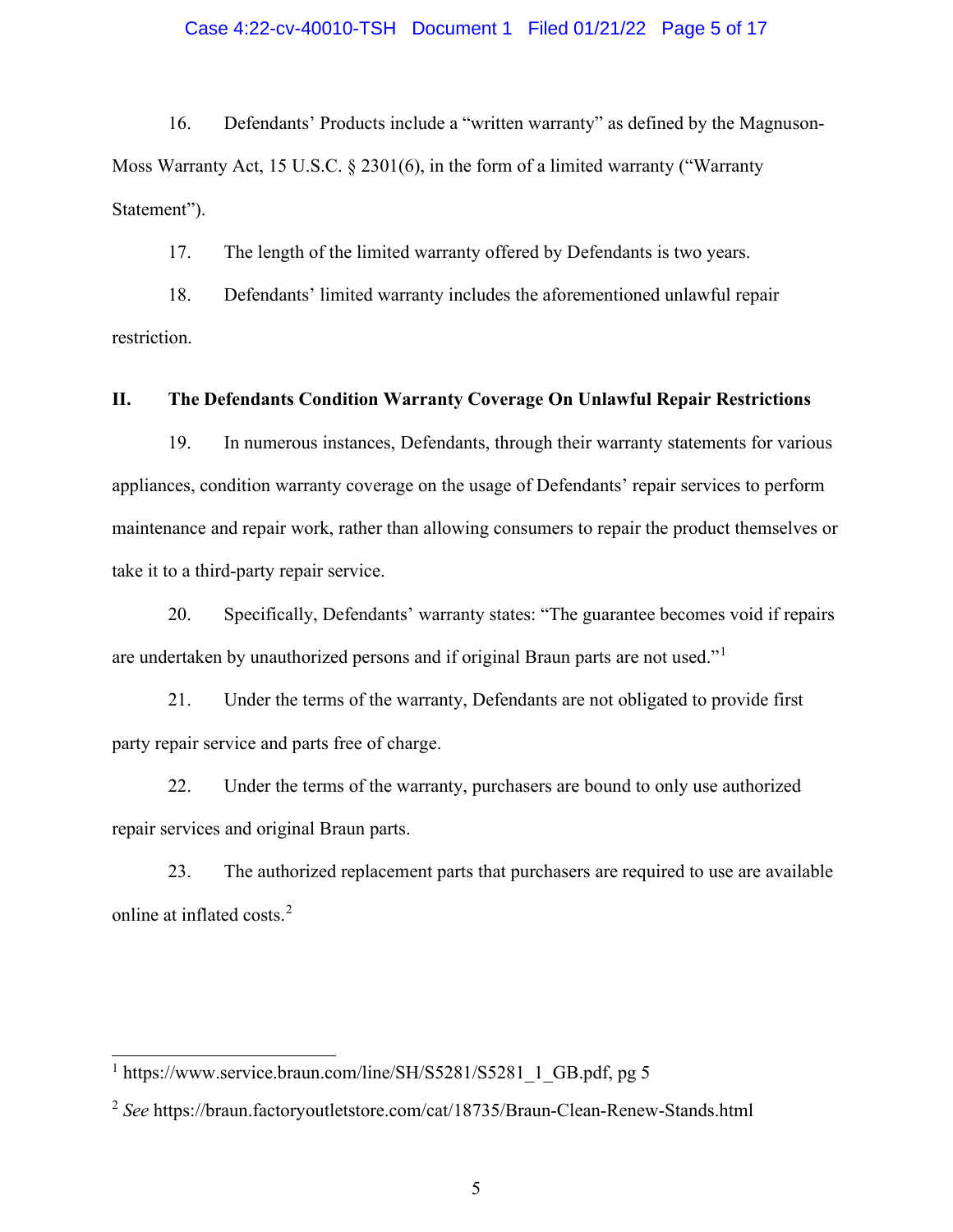## Case 4:22-cv-40010-TSH Document 1 Filed 01/21/22 Page 6 of 17

24. Defendants in effect provide parts under the warranty in a manner which impedes or precludes the choice by the consumer of the person or business to perform necessary labor to install such parts.

25. By conditioning their warranty in this manner, Defendants have violated the tying prohibition in the Magnuson-Moss Warranty Act, which prohibits companies from conditioning their warranties on the consumer's use of any article or service (other than an article or service provided without charge under the terms of the warranty) identified by brand, trade, or corporate name.

26. Defendants' practices also violate state laws, as well as Section  $5(a)(1)$  of the FTC Act, 15 U.S.C. § 45(a)(1) which prohibits unfair or deceptive actors or practices, as well as unfair methods of competition, in or affecting commerce. Section 5 also encompasses violations of the Sherman Act, which prohibits certain exclusionary and other anticompetitive conduct.

## **III. The Magnuson-Moss Warranty Act**

27. The Magnuson-Moss Warranty Act, 15 U.S.C. §§ 2301-2312, is the federal law that regulates consumer warranties and the procedures used to resolve warranty disputes. It also directs the FTC to prescribe rules enforcing certain requirements pertaining to the use and content of consumer warranties.

28. Section 2302(c) of the Magnuson-Moss Warranty Act, 15 U.S.C. § 2302(c), prohibits any warrantor from conditioning a warranty on the consumer's using, in connection with the warranted product, any article or service (other than an article or service provided without charge under the terms of the warranty) which is identified by brand, trade, or corporate name.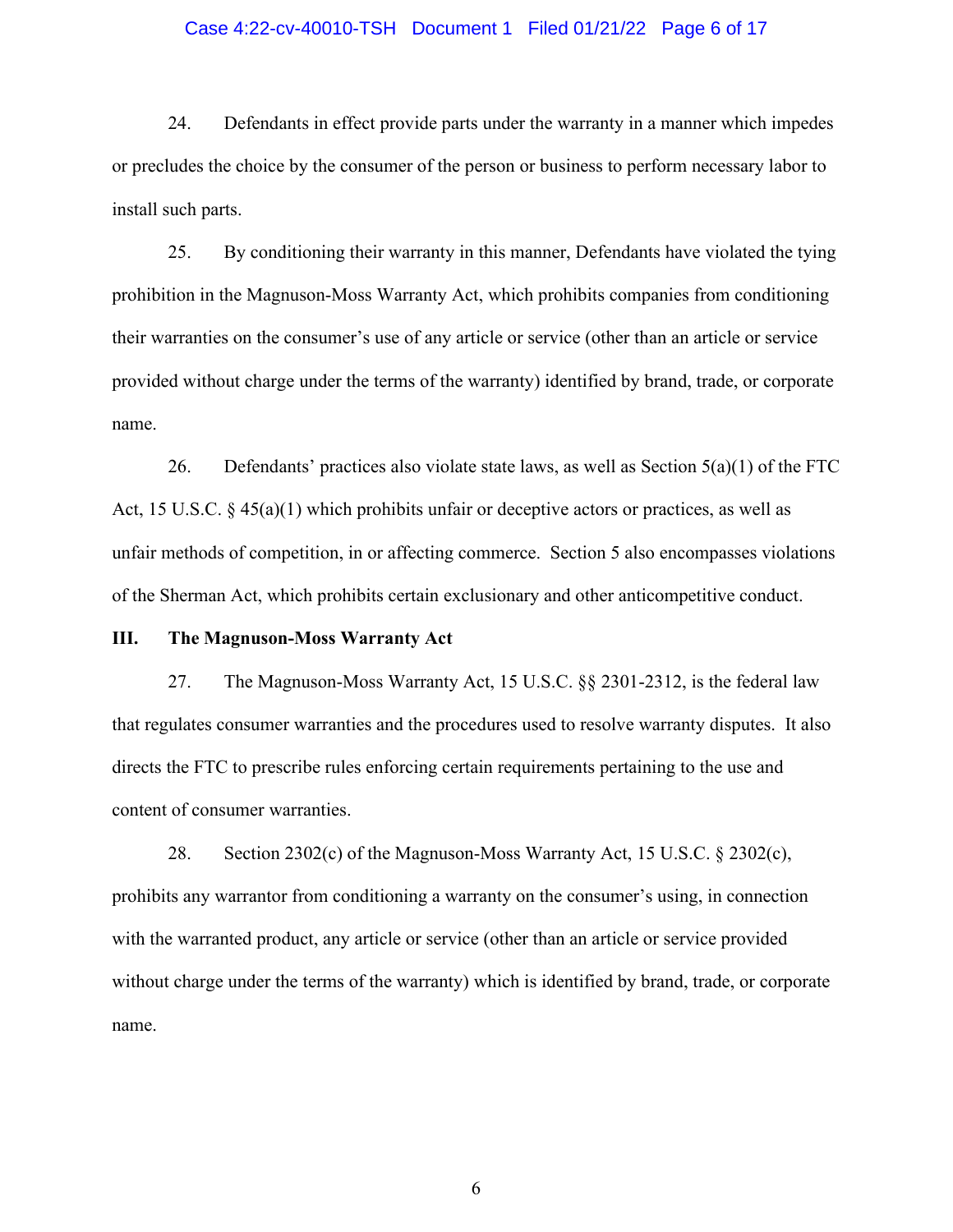29. An FTC Rule interpreting this provision specifically addresses warranty language

(nearly identical to Defendants' warranty):

No warrantor may condition the continued validity of a warranty on the use of only authorized repair service and/or authorized replacement parts for non-warranty service and maintenance (other than an article of service provided without charge under the warranty or unless the warrantor has obtained a waiver pursuant to section 102(c) of the Act, 15 U.S.C. 2302(c)). For example, provisions such as, "This warranty is void if service is performed by anyone other than an authorized 'ABC' dealer and all replacement parts must be genuine 'ABC' parts," and the like, are prohibited where the service or parts are not covered by the warranty. These provisions violate the Act in two ways. First, they violate the section  $102(c)$ , 15 U.S.C. 2302(c), ban against tying arrangements. Second, such provisions are deceptive under section 110 of the Act, 15 U.S.C. 2310, because a warrantor cannot, as a matter of law, avoid liability under a written warranty where a defect is unrelated to the use by a consumer of "unauthorized" articles or service.

# 16 CFR § 700.10(c)

## **IV. Section 5 Of The Federal Trade Commission Act**

30. The FTC has found that a "manufacturer's use of a repair restriction could be challenged as an unfair practice under Section 5 of the FTC Act if the repair restriction causes substantial injury (e.g., monetary harm or unwarranted health and safety risks) that is not outweighed by countervailing benefits to consumers or competition that the practice produces, and the injury could not have been reasonably avoided by consumers."[3](#page-6-0)

31. Section 5 of the Federal Trade Commission Act prohibits unfair or deceptive actors or practices, as well as unfair methods of competition, in or affecting commerce. Section 5 also encompasses violations of the Sherman Act, which prohibits certain exclusionary and

<span id="page-6-0"></span><sup>&</sup>lt;sup>3</sup> https://www.ftc.gov/system/files/documents/reports/nixing-fix-ftc-report-congress-repairrestrictions/nixing the fix report final 5521 630pm-508 002.pdf, pg 14.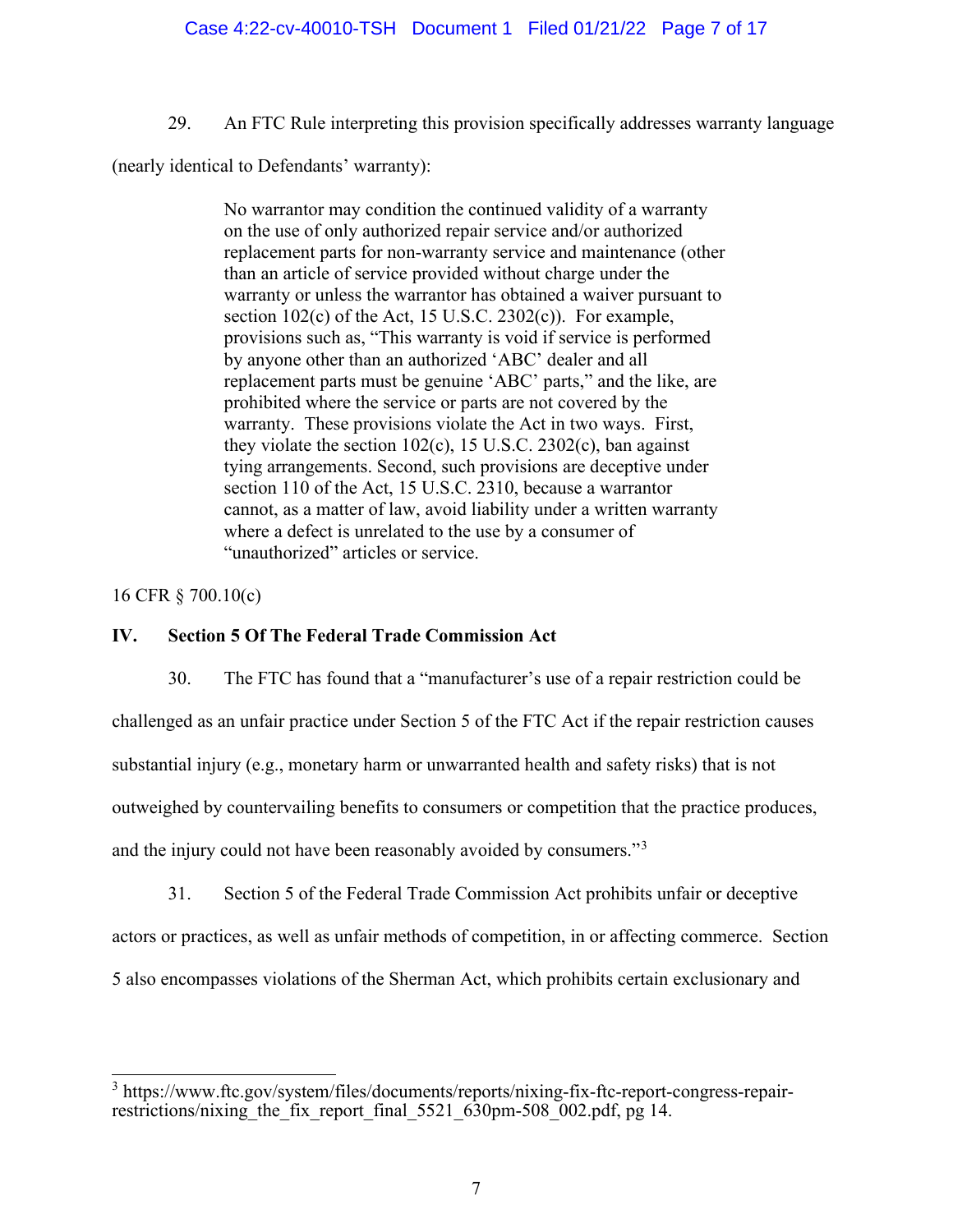## Case 4:22-cv-40010-TSH Document 1 Filed 01/21/22 Page 8 of 17

other anticompetitive conduct. *See*, *e.g.*, *Eastman Kodak Co. v. Image Technical Servs., Inc.*, 504 U.S. 451 (1992); *United States v. Microsoft*, 253 F.3d 34 (D.C. Cir. 2001).

32. The FTC has noted that "[r]estricting consumers and businesses from choosing how they repair products can substantially increase the total cost of repairs, generate harmful electronic waste, and unnecessarily increase wait times for repairs. In contrast, providing more choice in repairs can lead to lower costs, reduce e-waste by extending the useful lifespan of products, enable more timely repairs, and provide economic opportunities for entrepreneurs and local businesses."<sup>[4](#page-7-0)</sup>

33. The FTC has issued several warning letters to companies that appeared to be engaged in warranty tying in violation of the Magnuson-Moss Warranty Act and has brought at least one enforcement action.

34. The FTC has concluded that "it is clear that repair restrictions … steered consumers into manufacturers' repair networks or to replace products before the end of their useful lives."<sup>[5](#page-7-1)</sup>

35. The FTC has also expressed concern that repair restrictions "may place a greater financial burden on communities of color and lower-income Americans."[6](#page-7-2)

36. While manufacturers explain that these repair restrictions often arise from their desire to protect intellectual property rights and prevent injuries and other negative consequences

4

<span id="page-7-2"></span>6 *Id.* at 5.

<span id="page-7-0"></span>https://www.ftc.gov/system/files/documents/public\_statements/1592330/p194400repairrestrictio nspolicystatement.pdf, pg 1.

<span id="page-7-1"></span><sup>&</sup>lt;sup>5</sup> "Nixing the Fix: An FTC Report to Congress on Repair Restrictions", available at https://www.ftc.gov/system/files/documents/reports/nixing-fix-ftc-report-congress-repairrestrictions/nixing the fix report final  $5521\overline{630}$ pm-508 002.pdf, pg 6.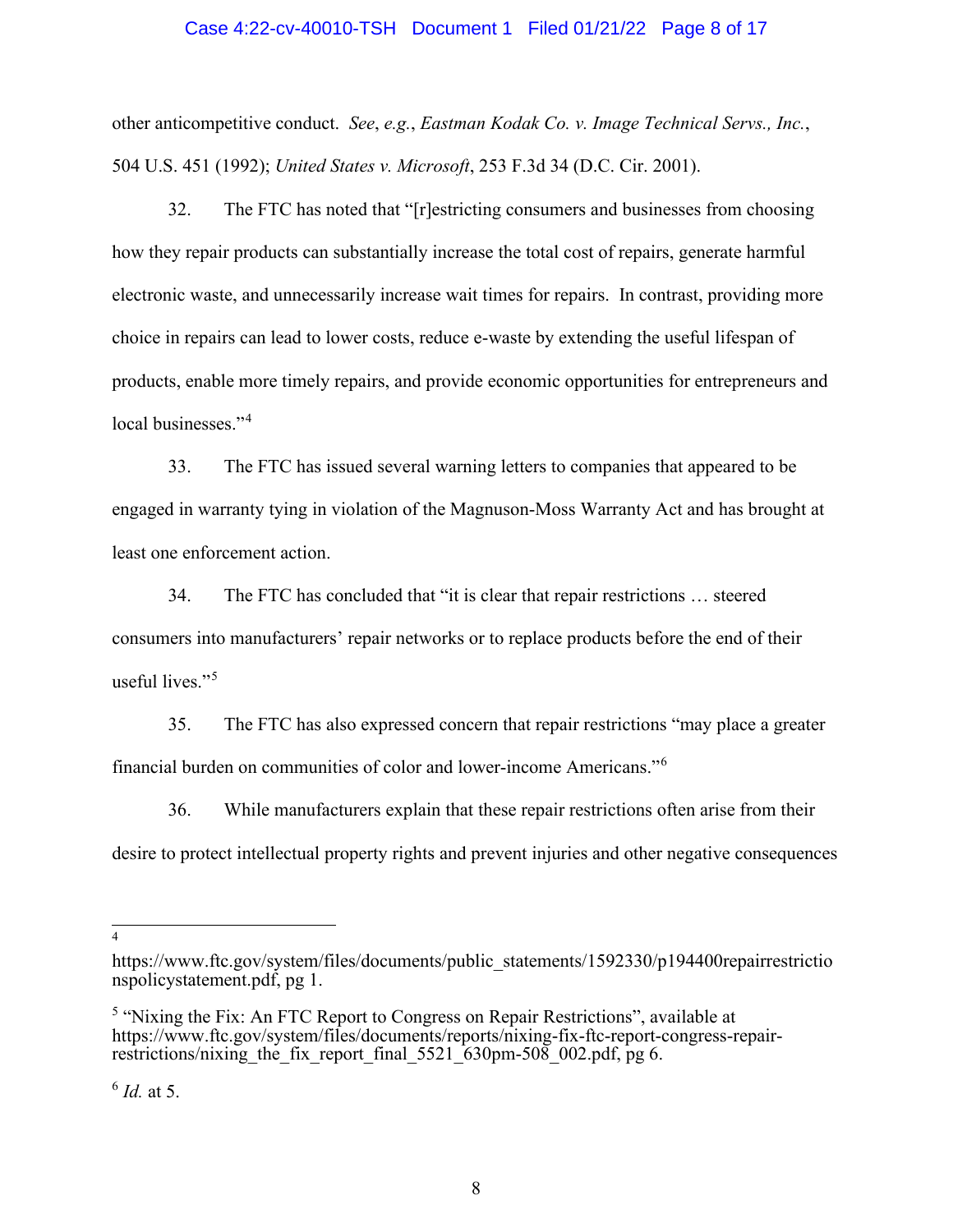## Case 4:22-cv-40010-TSH Document 1 Filed 01/21/22 Page 9 of 17

resulting from improper repairs, the FTC has found that such justifications "should be rejected if found to be a mere pretext for anticompetitive conduct."[7](#page-8-0)

37. Here there is no justification for Defendants' repair restrictions since the technology inside many of Defendants' Products (such as their electric razors) are well known and simple, and the repair restriction is not relevant as to any consideration of personal injury or improper repairs.<sup>[8](#page-8-1)</sup>

38. Due to these factors, on July 21, 2021, the FTC unanimously voted to ramp up law enforcement against repair restrictions that prevent small businesses, workers, consumers, and even government entities from fixing their own products.<sup>[9](#page-8-2)</sup>

## **CLASS REPRESENTATION ALLEGATIONS**

39. Plaintiff seeks to represent a class defined as all purchasers of Gillette, Venus, Braun, and Oral-B products in the United States with a warranty provision that prohibits selfrepair and/or the use of unauthorized parts (the "Class"). Excluded from the Class are persons who made such purchases for purpose of resale.

40. Plaintiff also seeks to represent a subclass of all Class Members who purchased the relevant products in the state of Massachusetts with a warranty provision that prohibits selfrepair and/or the use of unauthorized parts (the "Massachusetts Subclass") (collectively with the Class, the "Classes").

<span id="page-8-0"></span><sup>7</sup> *Id.* at 10.

<span id="page-8-1"></span><sup>&</sup>lt;sup>8</sup> See https://www.lasko.com/resources/warranties/, "This warranty does not apply if the product was damaged or failed because of accident, improper handling or operation, shipping damage, abuse, misuse, unauthorized repairs made or attempted."

<span id="page-8-2"></span><sup>&</sup>lt;sup>9</sup> https://www.ftc.gov/news-events/press-releases/2021/07/ftc-ramp-law-enforcement-againstillegal-repair-restrictions.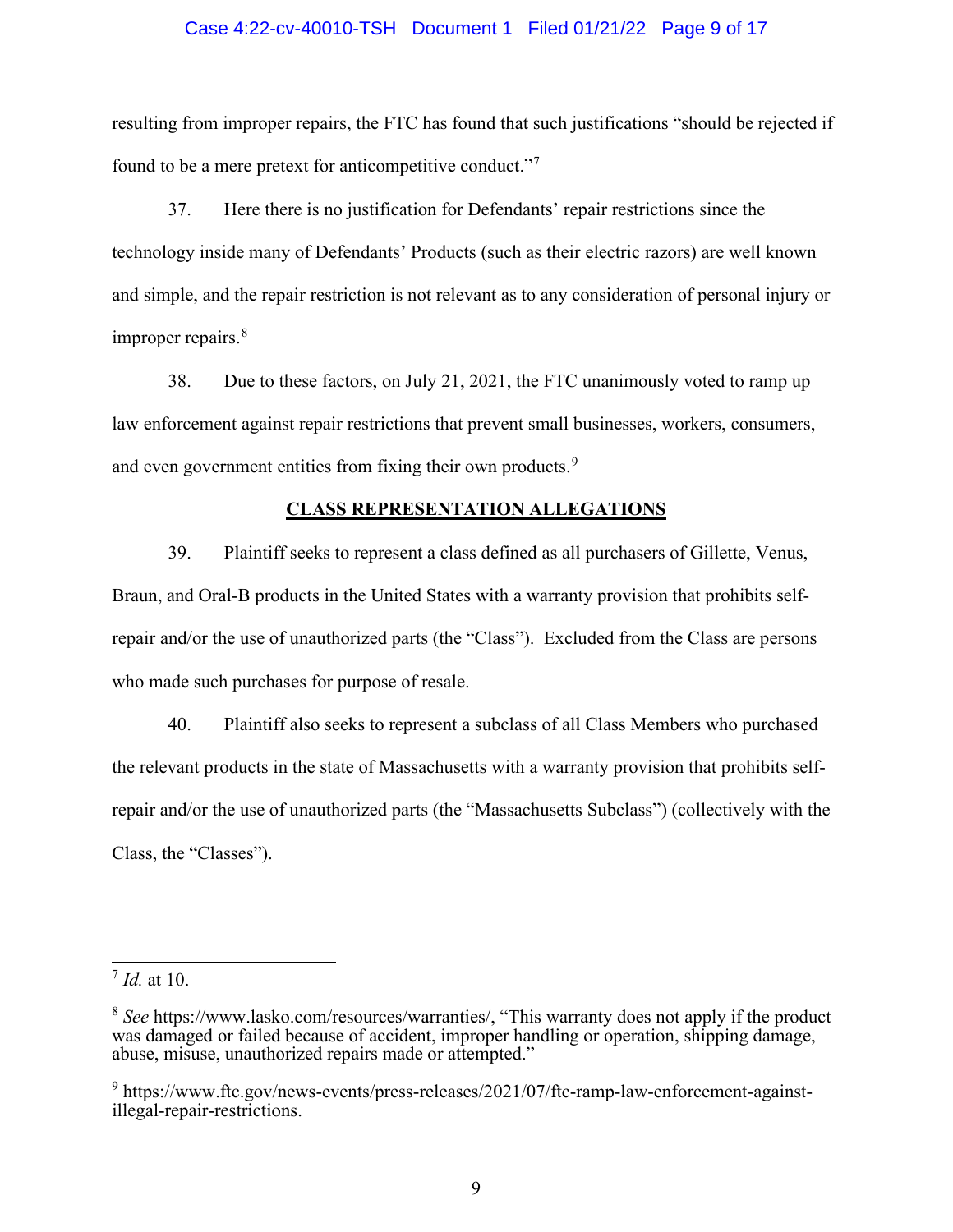#### Case 4:22-cv-40010-TSH Document 1 Filed 01/21/22 Page 10 of 17

41. Subject to additional information obtained through further investigation and discovery, the above-described Classes may be modified or narrowed as appropriate, including through the use of multi-state subclasses.

42. At this time, Plaintiff does not know the exact number of members of the aforementioned Class and Massachusetts Subclass ("Class Members" and "Subclass Members," respectively) but believes it numbers in the millions. Given the size of the Defendants' operation and the number of retail stores in the United States selling Defendants' Products, Plaintiff believes that Class and Subclass Members are so numerous that joinder of all members is impracticable.

43. There is a well-defined community of interest in the questions of law and fact involved in this case. Questions of law and fact common to the members of the Classes that predominate over questions that may affect individual Class members include:

- (a) Whether Defendants misrepresented and/or failed to disclose material facts concerning the Products;
- (b) whether Defendants' conduct was unfair and/or deceptive;
- (c) whether Defendants have been unjustly enriched as a result of the unlawful conduct alleged in this Complaint such that it would be inequitable for Defendants to retain the benefits conferred upon Defendants by Plaintiff and the Classes;
- (d) whether Plaintiff and the Classes sustained damages with respect to the common law claims asserted, and if so, the proper measure of their damages;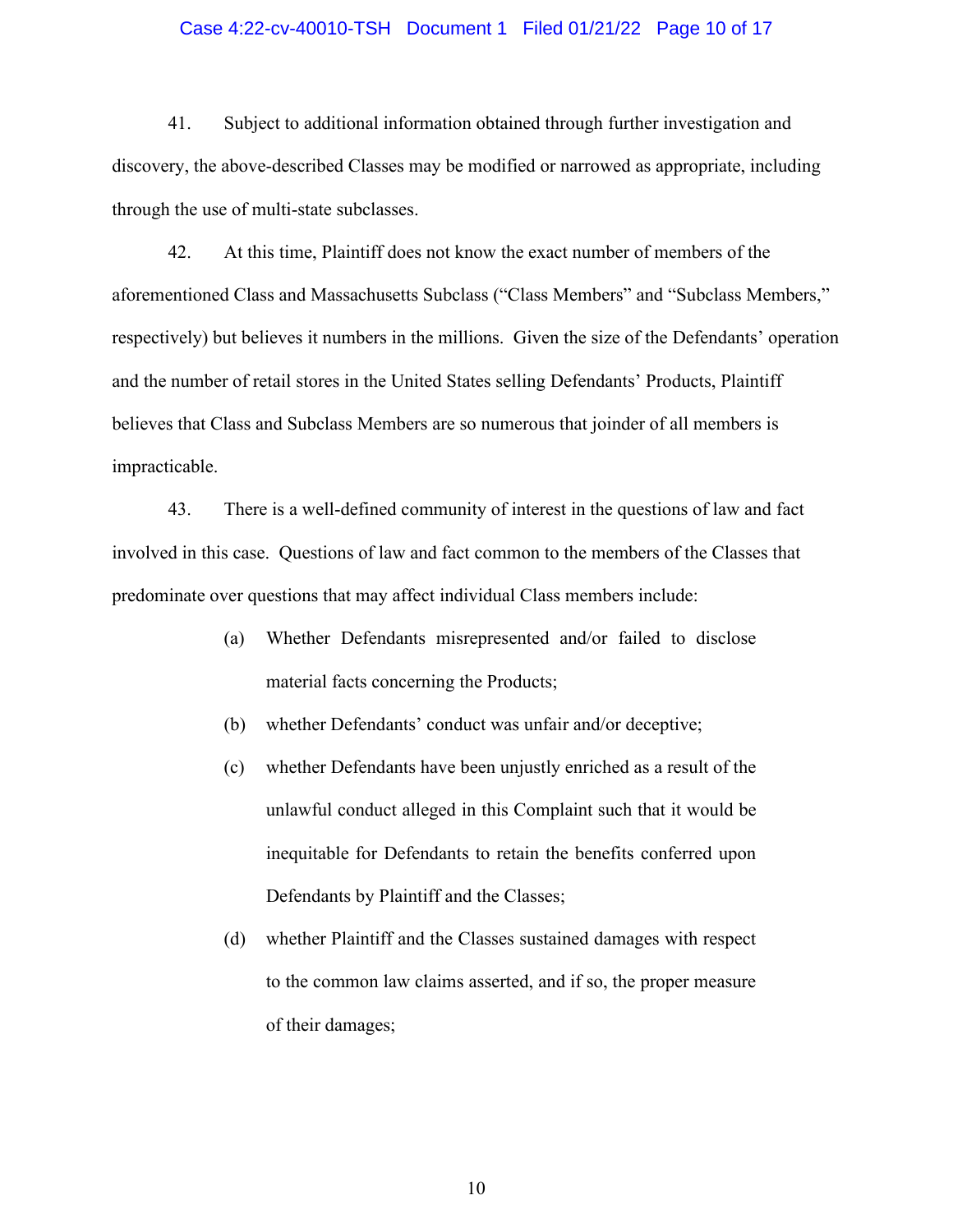- (e) whether Defendants' conduct violates the Magnuson-Moss Warranty Act; and
- (f) whether Defendants' conduct violates section 5 of the Federal Trade Commission Act.

44. Plaintiff's claims are typical of those of the Classes because Plaintiff, like all members of the Classes, purchased, in a typical consumer setting, Defendants' Products, and Plaintiff sustained damages on account of Defendants' wrongful conduct.

45. Plaintiff will fairly and adequately protect the interests of the Classes and has retained counsel that is experienced in litigating complex class actions. Plaintiff has no interests which conflict with those of the Classes.

46. A class action is superior to other available methods for the fair and efficient adjudication of this controversy, especially given the potentially low individual damages suffered by individual class members.

47. The prosecution of separate actions by members of the Classes would create a risk of establishing inconsistent rulings and/or incompatible standards of conduct for Defendants. For example, one court might enjoin Defendants from performing the challenged acts, whereas another might not. In addition, individual actions could be dispositive of the interests of the Classes even where certain Class or Subclass Members are not parties to such actions.

# **COUNT I Violation Of The Magnuson-Moss Warranty Act, 15 U.S.C. §§ 2301,** *et seq.*

48. Plaintiff incorporates by reference and re-alleges herein all paragraphs alleged above.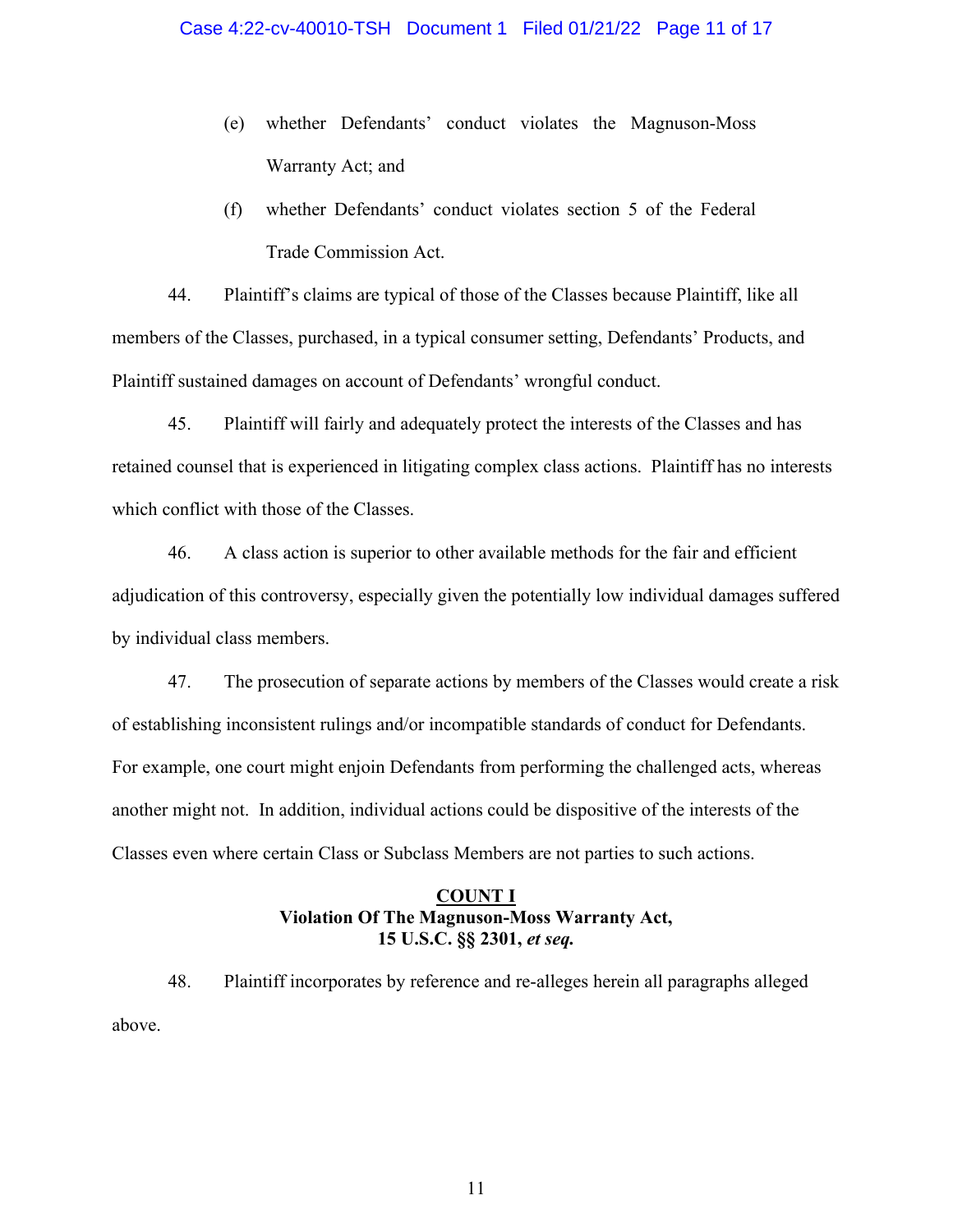## Case 4:22-cv-40010-TSH Document 1 Filed 01/21/22 Page 12 of 17

49. Plaintiff brings this claim individually and on behalf of the members of the proposed Classes against Defendants.

50. The Products are consumer products as defined in 15 U.S.C. § 2301(1).

51. Plaintiff and the Class and Subclass Members are consumers as defined in 15 U.S.C. § 2301(3).

52. Defendants are suppliers and warrantors as defined by the Warranty Act because they are suppliers or other persons who give or offer to give a written warranty or who are or may be obligated under an implied warranty. 15 U.S.C. § 2301(4) and (5).

53. No warrantor may condition the continued validity of a warranty on the use of only authorized repair service and/or authorized replacement parts for non-warranty service and maintenance (other than an article of service provided without charge under the warranty or unless the warrantor has obtained a waiver pursuant to section  $102(c)$  of the Act, 15 U.S.C. 2302(c)). 16 CFR § 700.10(c).

54. In connection with the marketing and sale of the Product, Defendants have conditioned a warranty on the consumer's using, in connection with the warranted Product, with the use of only an authorized repair service and/or authorize replacement parts. 16 CFR § 700.10(c).

55. Specifically, Defendants state: "The guarantee becomes void if repairs are undertaken by unauthorized persons and if original Braun parts are not used."

56. By reason of Defendants' breach of warranties, Defendants violated the statutory rights due Plaintiff and the Class and Subclass Members pursuant to the Magnuson-Moss Warranty Act, 15 U.S.C. §§ 2301, *et seq.*, thereby economically damaging Plaintiff and the Class and Subclass Members.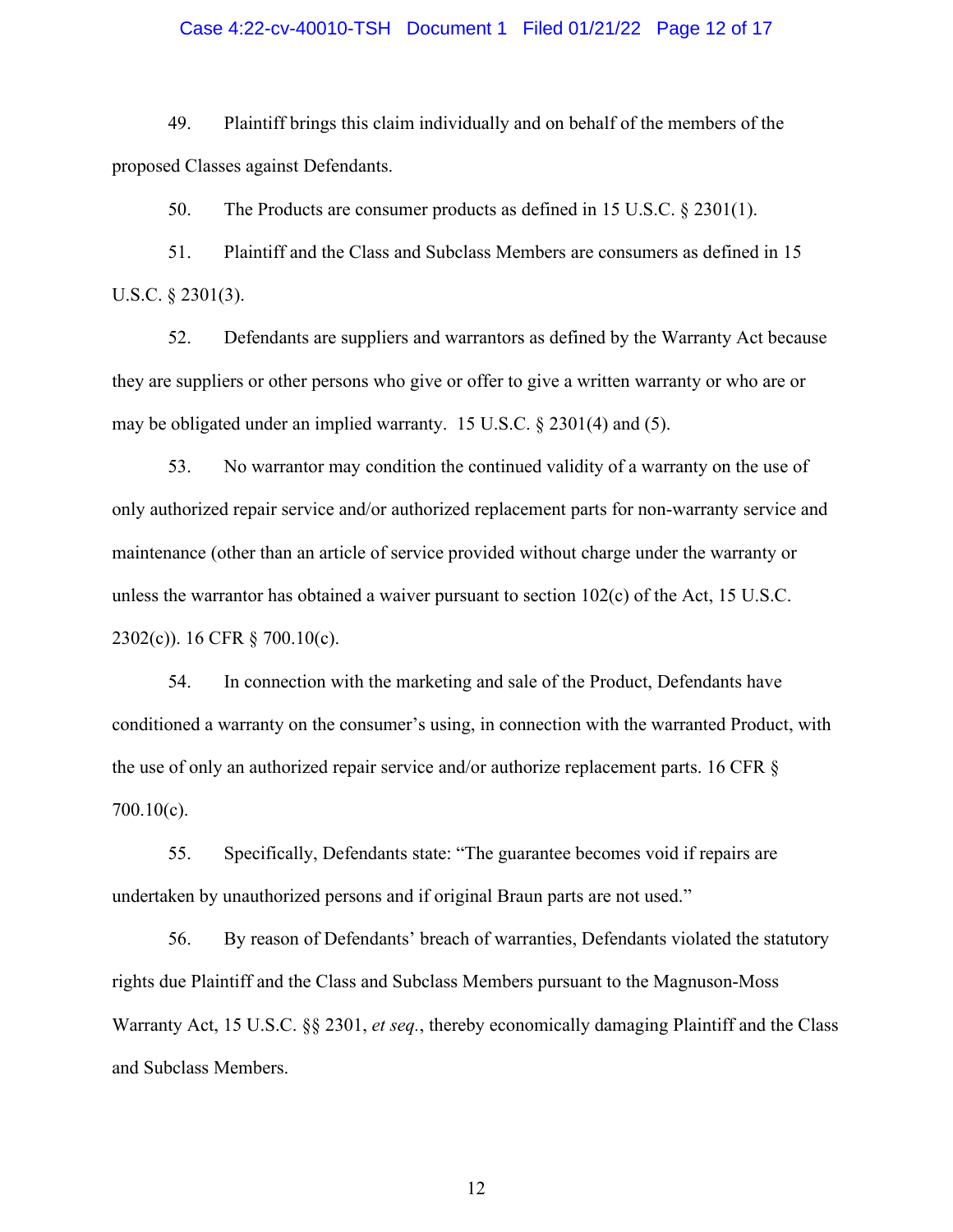57. Plaintiff and the Class and Subclass Members were injured as a direct and proximate result of Defendants' breach because they would not have purchased the Products if they knew the truth about the deceptive nature of the Products or would have paid substantially less for them.

## **COUNT II Unjust Enrichment**

58. Plaintiff incorporates by reference and re-alleges herein all paragraphs alleged above.

59. Plaintiff brings this claim individually and on behalf of the members of the proposed Classes against Defendants.

60. Plaintiff and members of the Classes conferred benefits on Defendants by purchasing the Product.

61. Defendants have been unjustly enriched in retaining the revenues derived from Plaintiff and Class and Subclass Members' purchases of the Product. Retention of those moneys under these circumstances is unjust and inequitable because Defendants failed to disclose that the Products contained an unlawful repair restriction until after the point of sale. These omissions caused injuries to Plaintiff and Class and Subclass members because they would not have purchased the Products if the true facts were known or would have paid substantially less for the product.

62. Retention of those moneys also is unjust and inequitable because, as alleged above, Defendants include an unlawful repair restriction on their Products that is not disclosed until after the point of sale.

63. Because Defendants' retention of the non-gratuitous benefits conferred on them by Plaintiff and members of the Classes is unjust and inequitable, Defendants must pay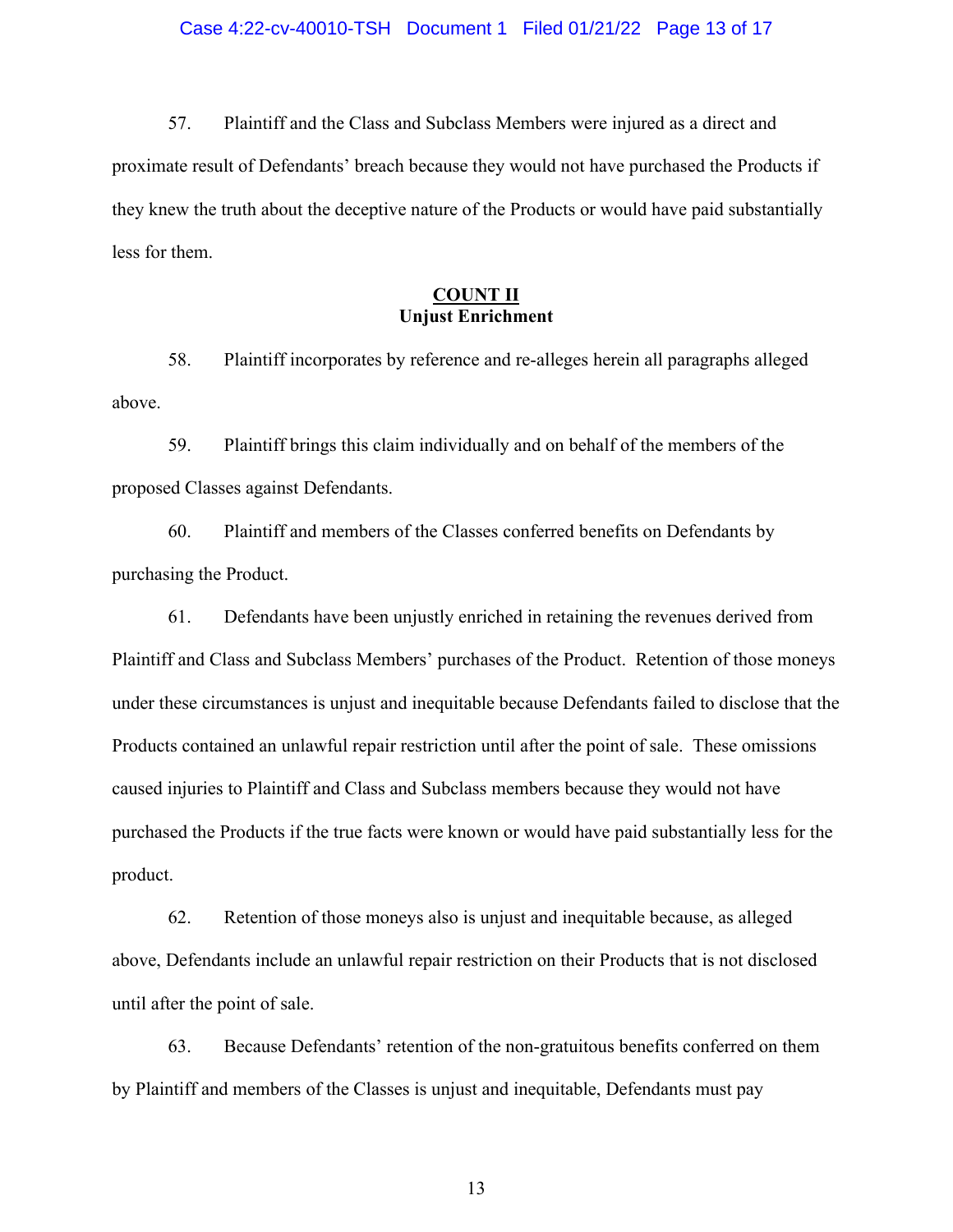## Case 4:22-cv-40010-TSH Document 1 Filed 01/21/22 Page 14 of 17

restitution to Plaintiff and members of the Classes for their unjust enrichment, as ordered by the Court.

## **COUNT III Fraud**

64. Plaintiff incorporates by reference and re-alleges herein all paragraphs alleged above.

65. Plaintiff brings this claim individually and on behalf of the members of the Classes against Defendants.

66. As discussed above, Defendants provided Plaintiff and members of the Classes with false or misleading material information about the Products.

67. Specifically, Defendants indicated to Plaintiff and members of the Classes that they would be unable repair or use parts not authorized by Defendants on the products that they had just purchased. Defendants added this provision knowingly in order to encourage Plaintiff and members of the Classes to purchase new Products and replacement parts at inflated prices rather than repair older Products or purchase third-party parts.

68. Defendants misrepresented that these unlawful repair restrictions were binding and enforceable even though such restrictions were explicitly unlawful according to FTC regulations and thus unenforceable.

69. Defendants exacerbated these misrepresentations because the unlawful repair restrictions were not revealed to Plaintiff and members of the classes until after the point of sale.

70. These misrepresentations were made with knowledge of their falsehood.

71. The misrepresentations made by Defendants, upon which Plaintiff and members of the Classes reasonably and justifiably relied, were intended to induce, and actually induced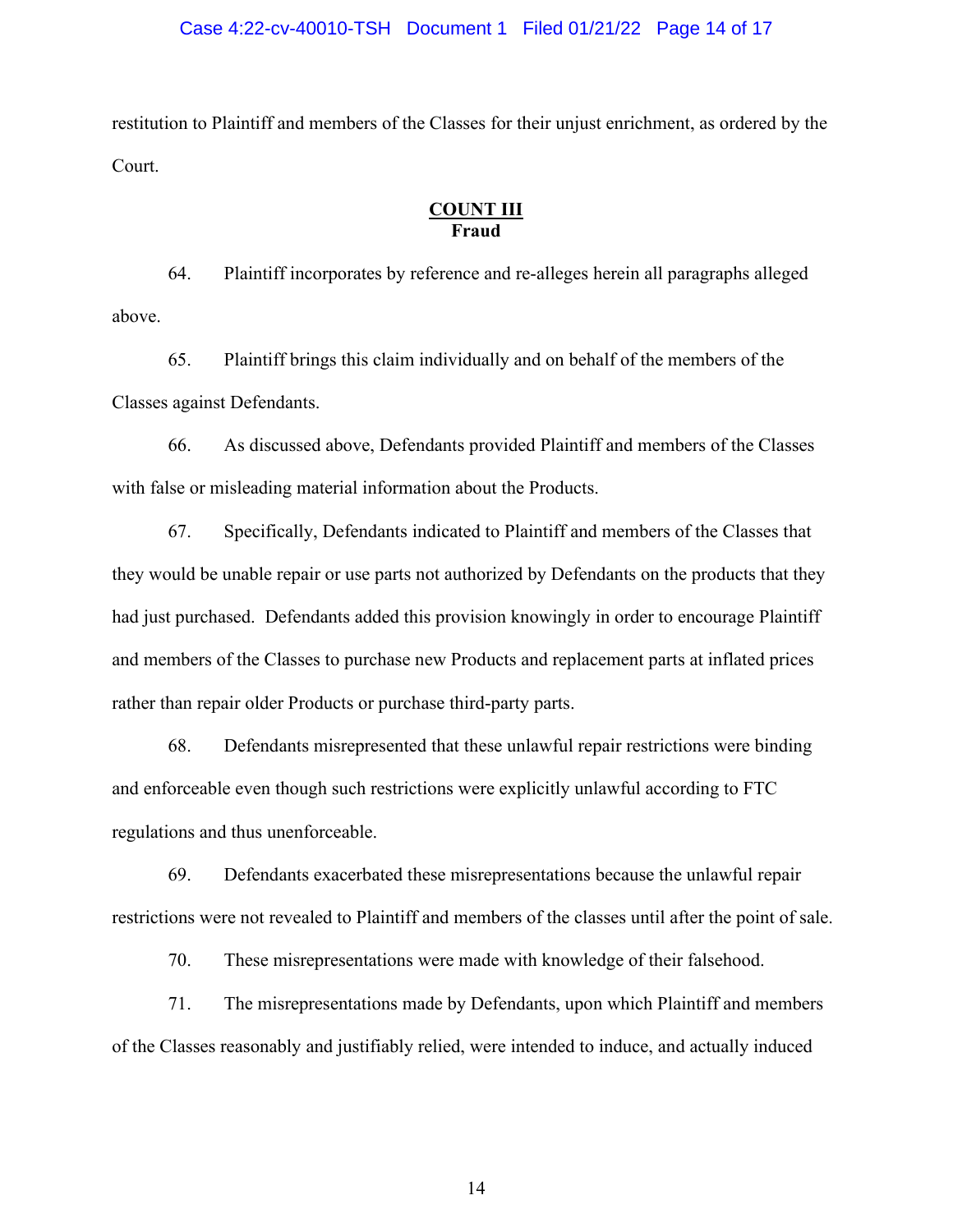### Case 4:22-cv-40010-TSH Document 1 Filed 01/21/22 Page 15 of 17

Plaintiff and members of the Classes to purchase Products that they otherwise would not have or at least pay substantially more for the product than they would have.

72. The fraudulent actions of Defendants caused damage to Plaintiff and members of the Classes in the form of price premiums and are entitled to damages and other legal and equitable relief as a result.

## **COUNT IV Fraudulent Omission**

73. Plaintiff incorporates by reference and re-alleges herein all paragraphs alleged above.

74. Plaintiff brings this claim individually and on behalf of the members of the proposed Classes against Defendants.

75. This claim is based on fraudulent omissions concerning the unlawfulness of the repair restrictions that are included in Defendants' warranties. As discussed above, Defendants failed to disclose that the Products included a restriction that ostensibly prevented Plaintiff and members of the class from repairing their products themselves until after the point of sale.

76. The false and misleading omissions were made with knowledge of their falsehood. Defendants manufacture, market, and sell consumer electronics nationwide and know that the FTC has stated that repair restrictions of the type that appears on Defendants' warranty are unlawful. Nonetheless, Defendants continued to include their unlawful repair restrictions on their Products and continue to fail to reveal such restrictions to consumers until after the point of sale.

77. The false and misleading omissions were made by Defendants, upon which Plaintiff and members of the proposed Classes reasonably and justifiably relied, and were intended to induce and actually induced Plaintiff and members of the Classes to purchase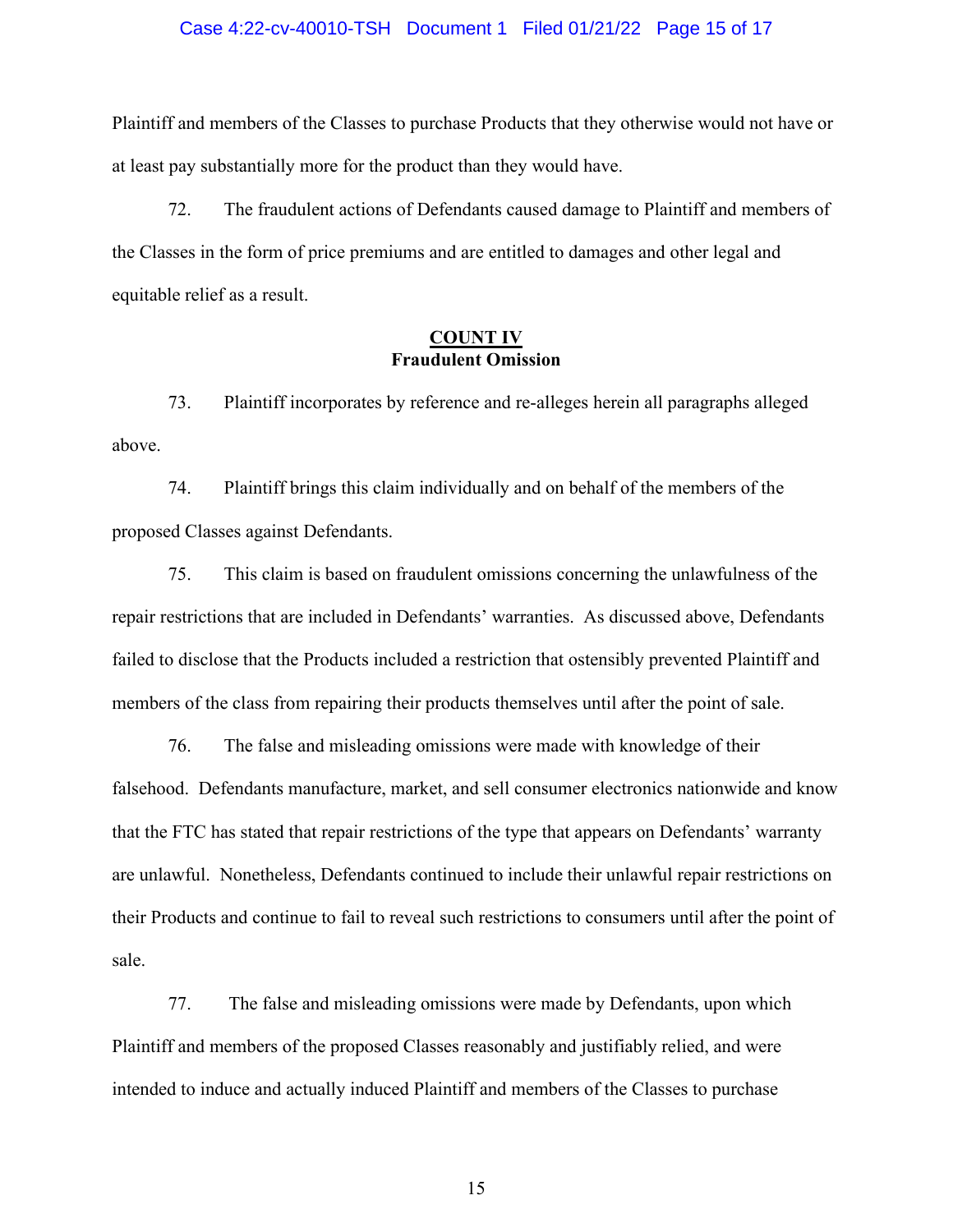## Case 4:22-cv-40010-TSH Document 1 Filed 01/21/22 Page 16 of 17

Products that they otherwise would not have or at least pay substantially more for the Products than they otherwise would have.

78. The fraudulent actions of Defendants caused damage to Plaintiff and members of the proposed Classes, who are entitled to damages and punitive damages.

## **PRAYER FOR RELIEF**

WHEREFORE, Plaintiff, individually and on behalf of all others similarly situated, seeks judgment against Defendants, as follows:

- (a) For an order certifying the nationwide Class and Massachusetts Subclass under Rule 23 of the Federal Rules of Civil Procedure and naming Plaintiff as representative of the Class and Massachusetts Subclass and Plaintiff's attorneys as Class Counsel to represent the Class and Massachusetts Subclass Members;
- (b) For an order declaring the Defendants' conduct violates the statutes referenced herein;
- (c) For an order finding in favor of Plaintiff, the nationwide Class, and the Massachusetts Subclass on all counts asserted herein;
- (d) For compensatory and punitive damages in amounts to be determined by the Court and/or jury;
- (e) An award of statutory penalties to the extent available;
- (f) For pre-judgment interest on all amounts awarded;
- (g) For an order of restitution and all other forms of monetary relief; and